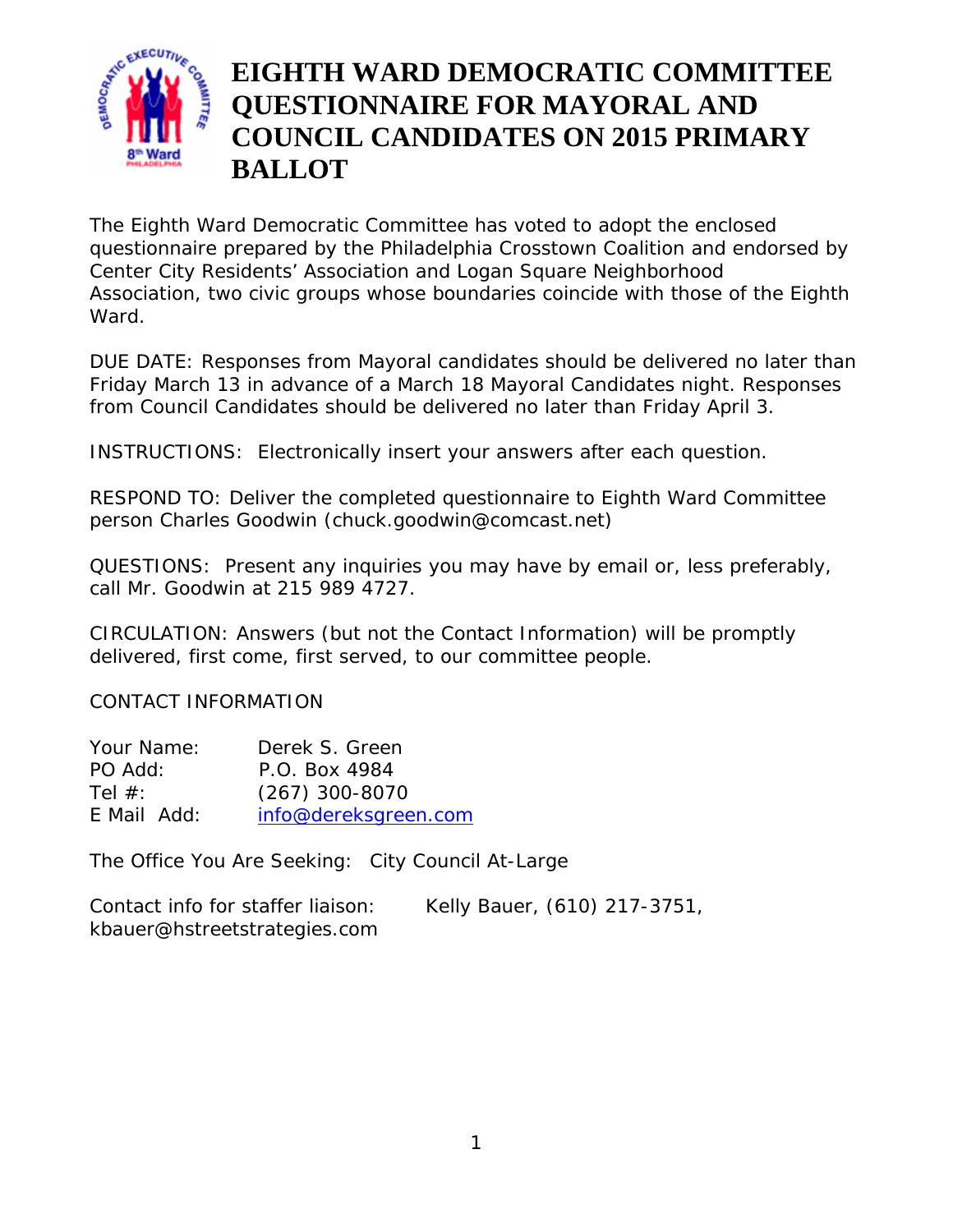### **TAX AND FINANCE QUESTIONS**

#### **1. TAX ABATEMENT**

Philadelphia's ten-year tax abatement eliminates real estate taxes on new construction and improvements (but not the underlying land) for ten years. Supporters argue that the lost tax revenue is more than offset by enhanced business, wage and sales tax collections and note that since the abatement went into effect, development activity has increased dramatically. Opponents argue that the abatement stimulates development for only high income housing, and reduces much needed city real estate tax revenue, of which more than 50% goes to schools.

*Should the ten year realty tax abatement continue as is?*

*Should it be modified or abolished?*

*If you favor modification, what modifications should be made?* 

Since its inception, the City's tax abatement has spurred development in Philadelphia that probably would not have occurred without this economic development tool. Further, the City is now receiving significant real estate tax revenue from properties where the abatement has expired. However, the question that is now before the Mayor and City Council is whether this development tool is still needed to continue development in our City. Considering this question, I believe that the City should conduct an analysis of this program in order to determine whether this program should be modified.

### **2. REAL ESTATE TAXATION**

In 2013, for the first time in over two decades, the City reassessed all 579,000 parcels within the City limits. Tens of thousands of residential property owners were shocked to receive much higher property tax assessments

### *How frequently should reassessments occur?*

Before the City decides how frequently reassessments should occur, I believe that the City needs to improve its ability to complete City wide assessments. As an attorney in City Council, I received various calls from constituents regarding the means and outcomes of the City reassessment process. I think that most people would agree that reassessing properties once every two decades is not a best practice and Philadelphia should evaluate peer cities to determine the frequency of assessments. However and before the time cycle of reassessments is established, the City must improve its process and better educate constituents regarding reassessments and how they are conducted.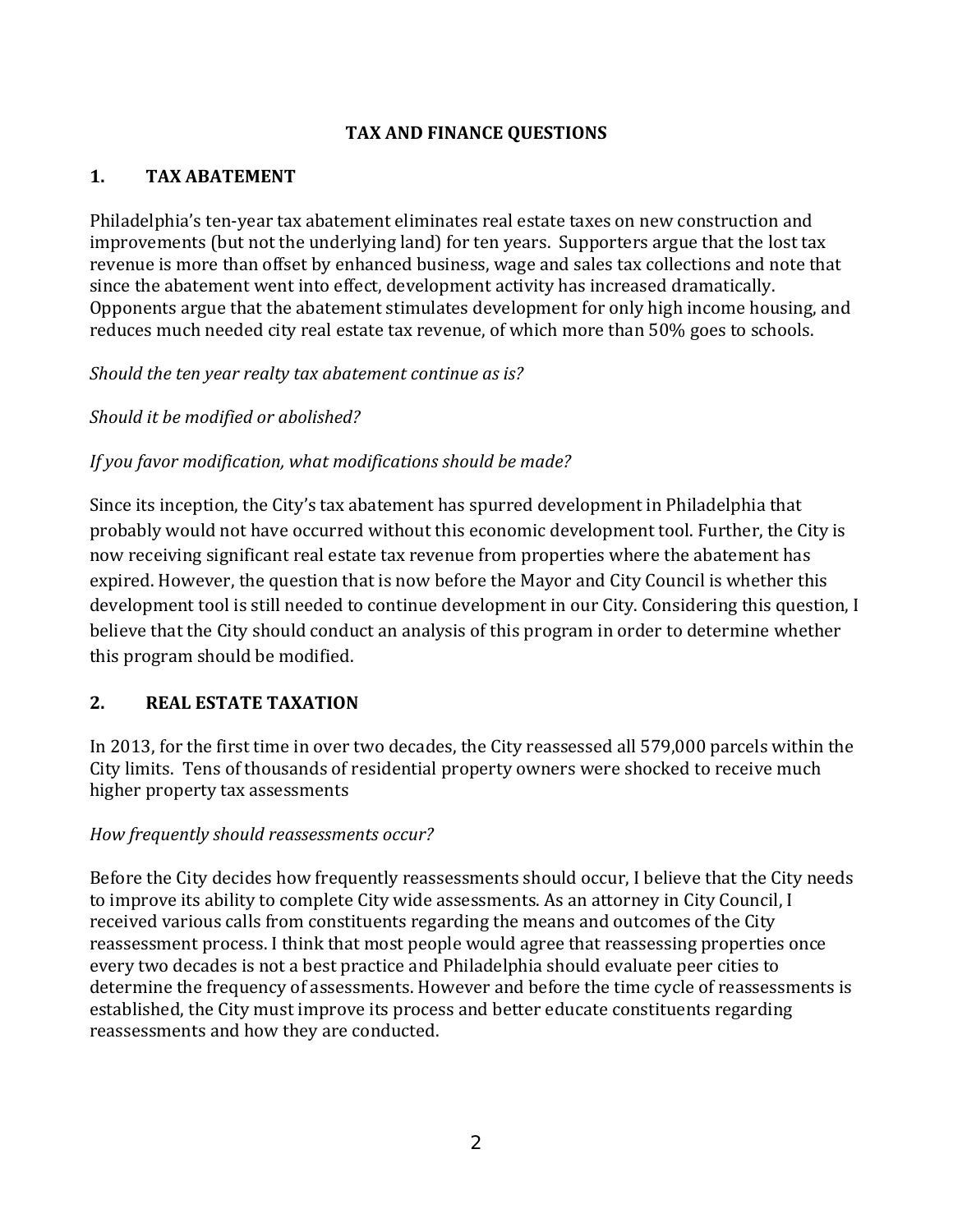# *3.* **WAGE TAX**

Philadelphia receives 66% of its tax revenue from wages and business receipts; in contrast, in New York City and Washington DC, 34% and 35% of tax revenues are from wages and business receipts. In those two cities, proceeds from real estate taxes are much larger (41% and 36%, respectively) than in Philadelphia, where this value is 17%. Critics contend that Philadelphia's reliance on wage/business taxes drives workers and businesses out of the City because it is easier to relocate people than it is to relocate offices and factories.

*Should Philadelphia shift more of its revenue sourcing from wage and business taxes to real estate taxes?* 

*If you believe we should shift away from wage and business taxes to real estate taxes, how would you propose to do this?* 

# *If you do not believe that such a shift should occur, why not?*

Philadelphia should shift more of its revenue from wage and business taxes to commercial real estate taxes. A few months ago, I was invited to join a working group to develop policies and legislation that would reduce the wage and business income and receipts tax ("BIRT") in Philadelphia. Led by Jerry Sweeney of Brandywine Realty Trust and Paul Levy of the Center City District, this group is motivated by recent studies by the Center City District that demonstrate that the City has lost over 245,000 jobs over the last four decades and that we will lose another 35,000 to 40,000 jobs by 2025. Further, their research indicates that with all of the accolades with regards to the City's recent population growth this increase will be lost if we don't stop the downward trajectory of losing jobs in the City. In this regard, they have developed a ten year plan for tax competitiveness by reducing the wage and BIRT taxes. However and to implement this plan, it would require legislation to be passed at the local and state level. As a member of Council, I would introduce and advocate for this legislation so that we can promote and grow jobs in Philadelphia.

# **4. DELINQUENT TAXES**

The City currently has over \$1 billion in delinguent taxes. Approximately half are delinguent property taxes and half are delinquent wage, business income, and related business taxes. Each year, the deficit grows, a trend which suggests that the City lacks the political will or competence (or both) to collect taxes. One tax collection strategy is to remove the collection task from the City and sell tax liens to private investors so that the private sector would set about collecting these debts. Proponents observe that because the \$1 billion delinguency shows that the City is incapable or unwilling to collect delinquent taxes, tax collections should be transferred to the private sector. Critics worry that private concerns would engage in improper collection tactics or fail to fairly treat tax delinquents who are down on their luck.

### *Should the City sell tax liens to private investors?*

### *If not, what steps would you take to ensure that the delinquency is addressed?*

During the Rendell Administration, the City sold millions of real estate tax liens to private investors. However, many private investors were not able to collect these liens and the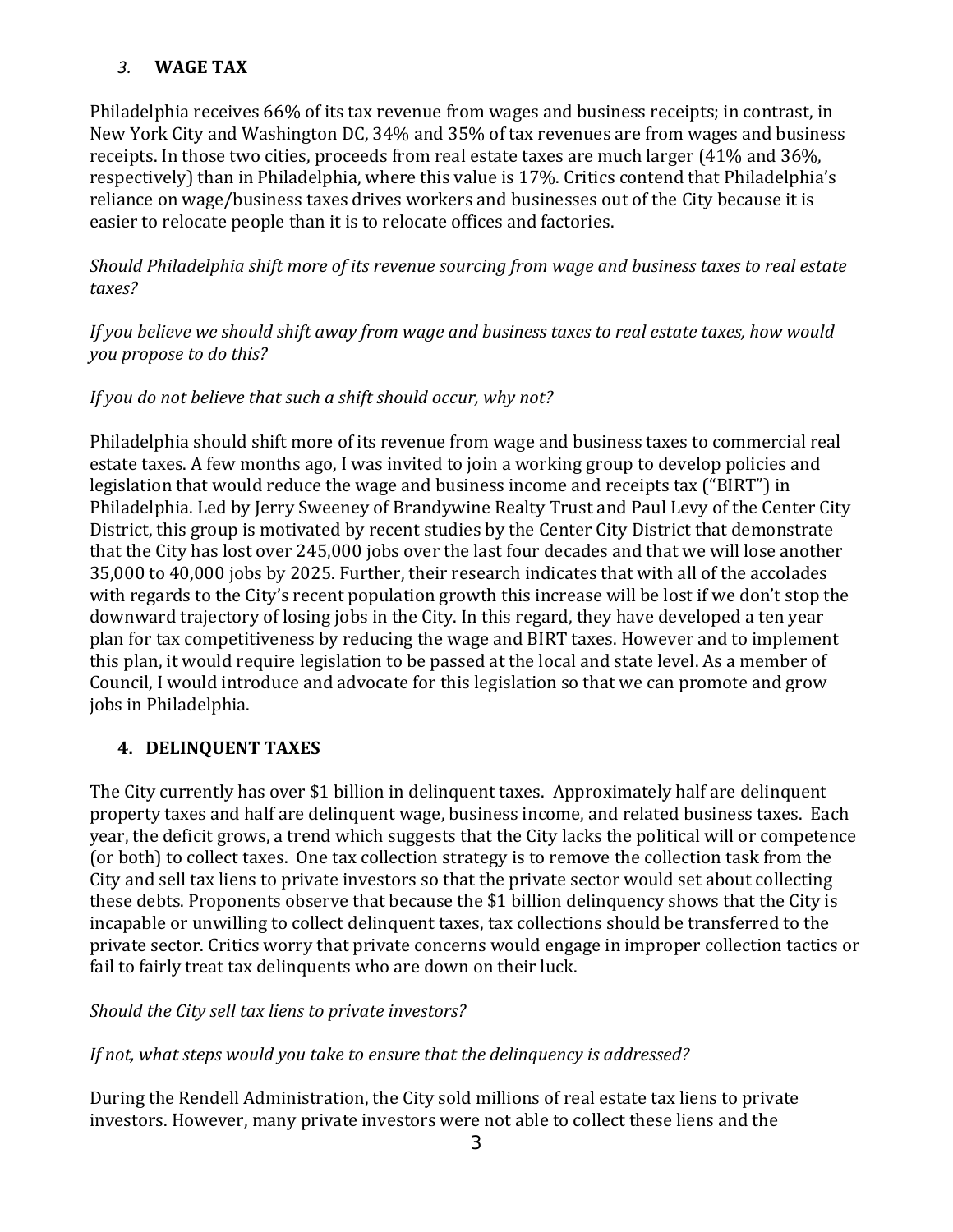properties associated with these liens became vacant and/or blighted throughout our City. Consequently, the City bought back numerous liens in order to address blight under Mayor Street's Neighborhood Transformation Initiative. However, I believe this type of collection tool could be more effective if it is used in a more targeted manner. For example, the City should be using lien sales for wage, business income, and related business taxes. Considering that these taxes are connected to a business, I believe that these types of tax liens sales will be more effective. Also and due to recent changes in state law, the City now has the ability to lien suburban property owners for their tax delinguent City properties. The City should aggressively use this tool as well as transfer more real estate delinguencies to the private firms that have collection contracts with the City.

#### **5. PGW SALE**

Advocates of the recent failed sale of the Philadelphia Gas Works (PGW) favored the sale because the City could use the proceeds, about \$400 million, to reduce the \$5 billion underfunding of the City's pensions. They further contended that the City had no business running a gas company, that City ownership leaves open the door for patronage positions at PGW, that City ownership limited the business opportunities of the operation, and that under public ownership, it will take nearly 90 years to replace the City's ancient and increasingly unsafe gas mains. Opponents asserted that a sale would eliminate PGW's annual \$18 million contribution to the City's general fund. Opponents were also concerned that even though a privately operated PGW, like PECO, would be regulated by the Public Utility Commission, a private operator would be more likely to raise rates and be less responsive to the needs of low income residents than a City owned utility. Critics also contended that the private operator produced no credible plan for upgrading infrastructure that would not have entailed substantial long-term rate increases, both sides presented reports substantiating their positions. Despite these divergent views, City Council decided not to hold public hearings on the proposal, let alone conduct a yea or nay vote.

*Do you believe that City Council should have conducted public hearings on the PGW controversy? Please explain your answer. What is your vision for the future of PGW?* 

As Counsel to Councilwoman and Gas Commission Chair Marian Tasco, I am very familiar with the details of this transaction. It is from this perspective that I believe that public hearings should have been held on this proposal. Through this process, it would have been demonstrated why this proposal was not good for the City.

The City's current, annual minimum municipal obligation to the pension fund is approximately \$660 million. However, the true net proceeds of the proposed sale to UIL would have been \$200 million not \$400 million. The \$400 million amount does not take into account the loss of the annual \$18 million franchise payment to the City from PGW. Using a discounted cash flow analysis, this loss is equal to \$200 million and consequently, the true net value of the proposed sale is \$200 million which is about  $1/3$  of the City's annual pension payment.

However, I believe that the City can still leverage PGW as an asset to address the pension fund through a public private partnership. In comparison to our City, Allentown is also facing a pension crisis. To address this issue, Mayor Ed Pawlowski decided to leverage its water and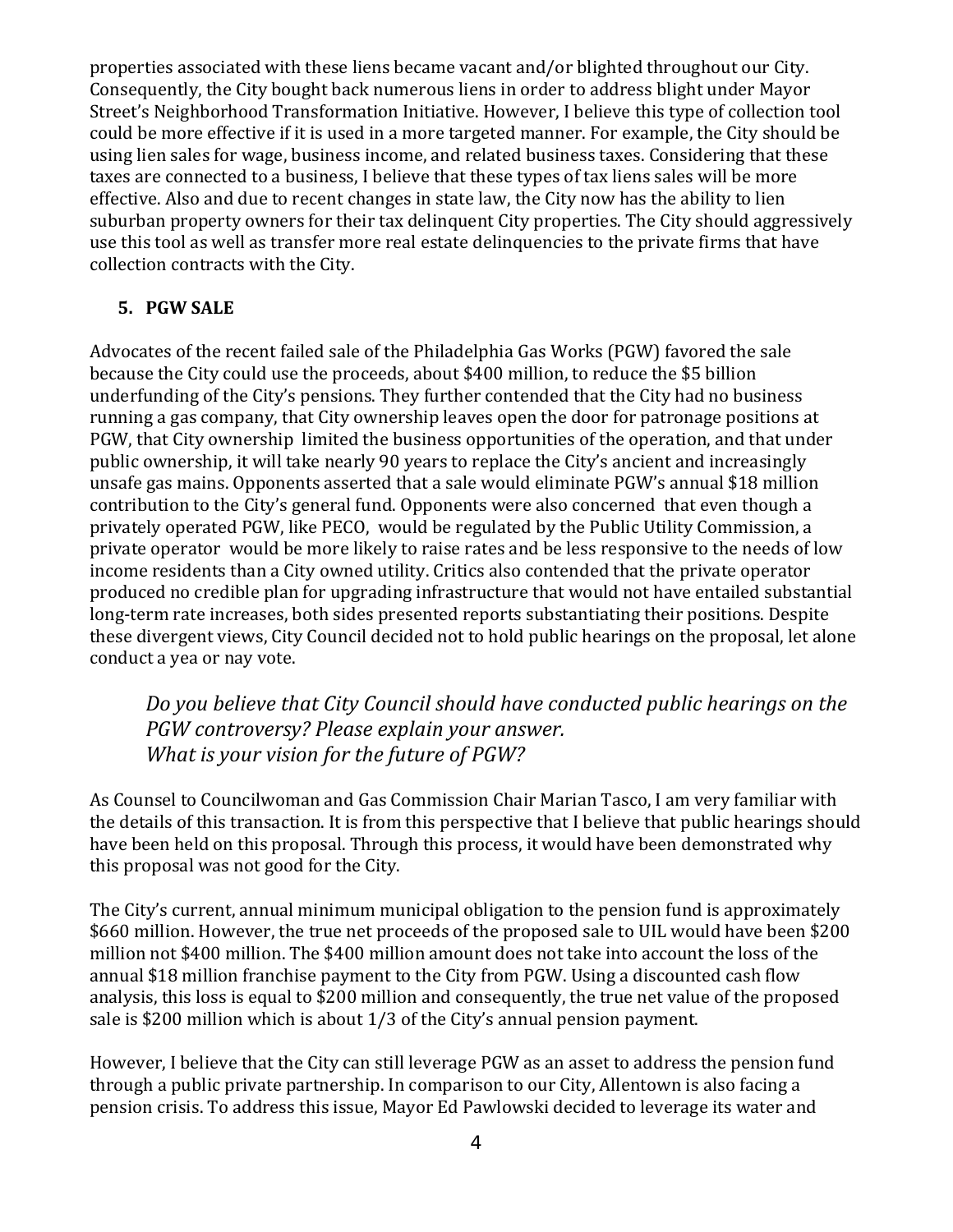sewer system as a means to address this problem. In their process, he met with various stakeholders (City Council, business leaders, labor leaders, consumer advocates, etc.) as well as held town hall meetings throughout Allentown to capture ideas and concerns regarding this proposal. After this engagement process, a Request for Proposals was drafted that incorporated the various ideas and issues that were raised. Subsequently, a bidder was selected and legislation was passed approving this public private partnership where Allentown received a \$211 million upfront payment and will receive an annual minimum payment of \$500,000 through a multi-year lease. 

Due to the fact that PGW has one of the largest Liquefied Natural Gas ("LNG") storage facilities in North America, the opportunity for a public private partnership is still available. PGW only needs 50% of this facility for its residential and commercial customers. Before the sale proposal, PGW proposed to upgrade this facility and currently sells approximately \$5 million a year in excess LNG sales and, with the upgrade, has projected up to \$20 million a year in LNG sales. Considering this information, the City should explore a public private partnership for PGW and dedicate all resources from this transaction to reducing our pension deficit.

# 6. **PENSIONS**

The City spends  $18\%$  of its budget – about \$660 million (in 2012) – on pensions. Even so, the City's pension obligations are currently underfunded by approximately \$5 billion, more than the \$4 billion the City expects to take in during the next fiscal year. Three questions:

Do you believe that the City can "grow" its way out of this deficit-i.e. that prosperity in the City, as *distinguished from tax hikes, will produce higher realty and business tax revenues so that the* additional funds can be used to pay down the deficit OR that the City can somehow change its ways *and pay down the deficit by better practices?*

*If you do not believe that "growth" alone will suffice to address this issue, which do you favor: raising taxes, cutting spending or selling assets? Depending on your answer, specifically identify the taxes to be raised, the names of the programs that should be cut (please no generalities like eliminating "waste and abuse"), or the assets to be sold.*

*To gradually improve the pension plan's funding status, do you favor continuing the defined benefit plan for existing employees while instituting a defined contribution plan for more recently hired employees?*

As I stated in my answer to Question 5, I believe that the City should leverage PGW to develop a public private partnership and dedicate all resources from the transaction towards our pension deficit. 

In addition, I do believe that the City can use growth in order to provide additional resources towards the pension deficit by becoming a champion of entrepreneurship and small business development. As a former small business lender for Meridian Bank, I am aware of the challenges that entrepreneurs face to grow and thrive in our City. Further and through my experiences as a Board member of Mt. Airy USA Community Development Corporation and Mt. Airy Business Improvement District as well as a retail business owner on Germantown Avenue, I have firsthand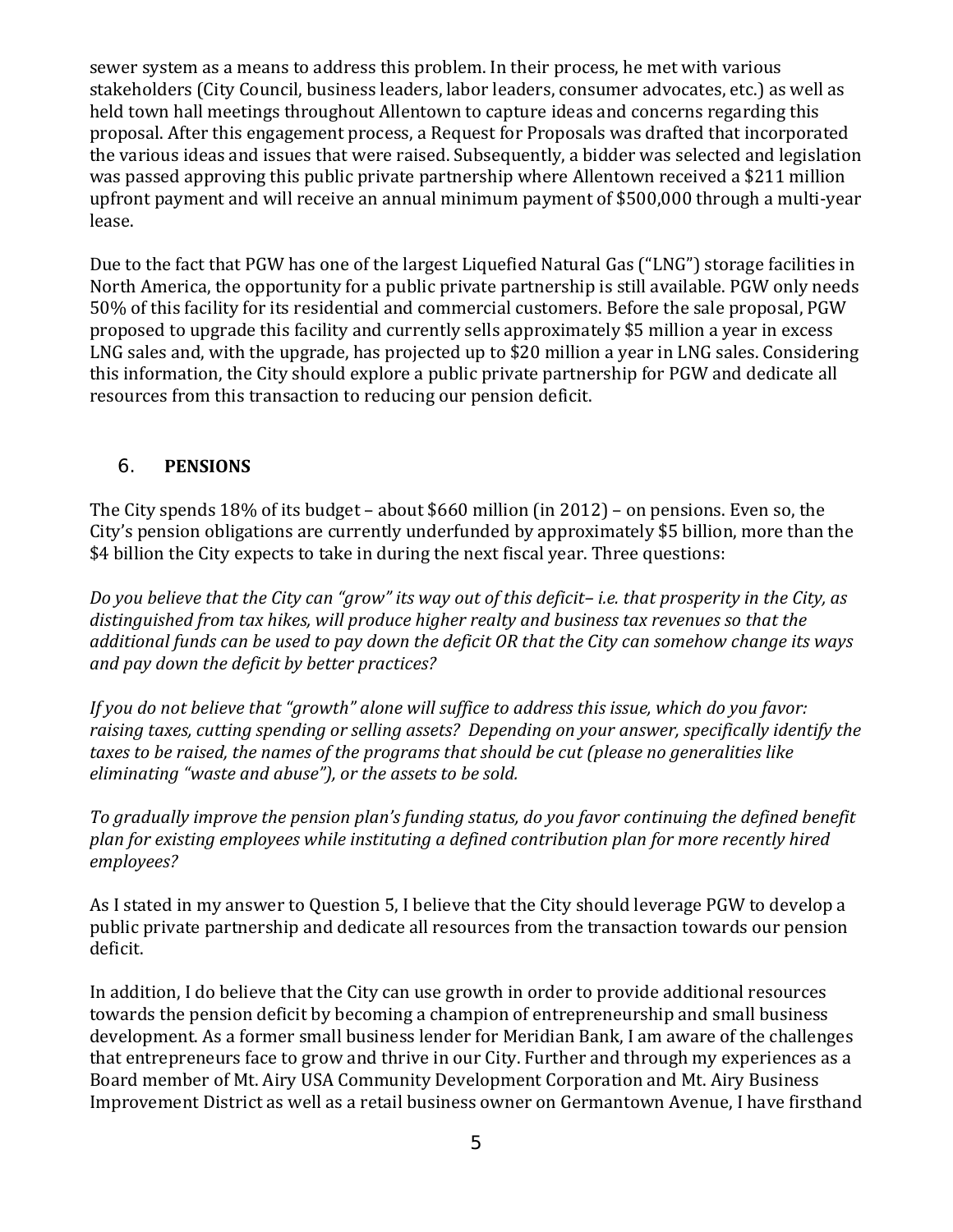knowledge how our business tax policies and regulations inhibit small business growth in Philadelphia. As a member of Council, I will engage the City's Commerce Department, through hearings and legislation, to complete a comprehensive analysis of the state of small businesses in Philadelphia and what steps are need to enhance their growth.

With regards to pension plans, the current collective bargain agreement between employees (represented by AFSCME District Councils 33 and 47) and the City include a defined contribution plan. Considering recent trends of new employees, it appears that fewer employees intend to stay in City employment in order to become vested and a growing number want the ability to earn retirement savings through a defined contribution plan that can be rolled over to numerous jobs throughout their career.

### **DEVELOPMENT QUESTIONS**

# **7. CHANGING NEIGHBORHOODS**

Some Philadelphia neighborhoods are changing, with better-off people moving into areas historically occupied by less well-off residents. This trend increases the city's tax base (and thus its ability to address the challenges many of its residents face) and often improves the physical characteristics of a neighborhood, but it can also bring unsettling changes, not only through increasing property taxes but also via alterations in the makeup of affected communities.

*Other than providing real estate tax relief to long‐time residents whose assessments have increased due to rising values in the neighborhood, do you believe that government should intervene regarding these neighborhood changes?*

*If so, list the disruptions you would target and the remedies you would suggest.* 

I believe that government should provide information to residents regarding how they can enhance and improve their neighborhoods regardless of their economic standing. As the former President of East Mt. Airy Neighbors ("EMAN") and its Zoning and Land Use Chairman, my community includes a diverse mix of affluent and less well-off residents. In this role, I worked with numerous neighbors to inform them regarding City programs (foreclosure prevention programs, tax abatement programs), agencies and departments (Sheriff's Office, Zoning Board of Adjustment, Licenses & Inspections, Revenue), and laws (City code, Zoning code). From this perspective, I believe that my neighbors are better informed regarding changes that are occurring in our community. In comparison, I believe that the City can take a similar approach by using City funded housing counseling agencies, community development corporations, and neighborhood advisory committees to hold town hall meetings in changing neighborhoods as a means to separate fact from rumor and have an ongoing dialogue regarding this issue.

# **8. ZONING RELIEF THROUGH COUNCIL**

In 2012, after years of effort, the City passed a comprehensive revision of its zoning code. Many developers with projects which do not conform to the new zoning code have sought City Council ordinances to revise the zoning of their parcels, without going through the Zoning Board of Adjustment for a variance. Critics claim that zoning by council ordinance favors those with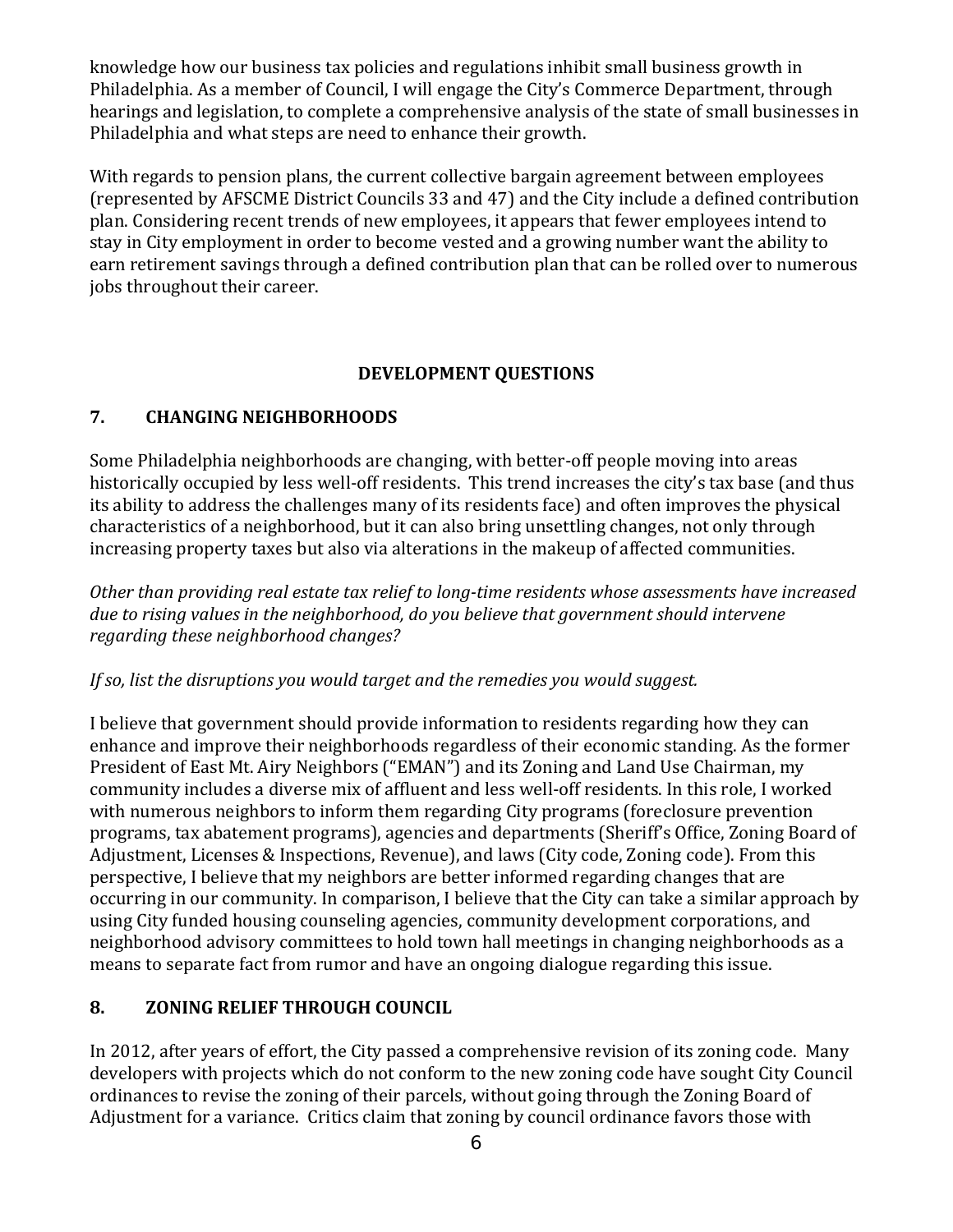Council connections and/or big-ticket projects. Proponents argue that stakeholder input can be received in Council and that the Council procedure will encourage development because legal challenges to council ordinances are less likely than appeals from Zoning Board decisions.

*Would you vote for (or sign) ordinances enabling developments contrary to the zoning code and which have not received a variance from the Zoning Board of Adjustment? If so, under what circumstances would you vote for (or sign) such ordinances?*

From my experiences as an Attorney for a District Councilperson and as EMAN's Zoning and Land Use Chairman, each zoning proposal has its own factors and considerations. Accordingly, it is difficult to give a definitive ves or no answer to this question because each proposal is different. However, I generally favor most zoning issues to be heard before the Zoning Board of Adjustment. Having worked on the new zoning code, the purpose of this legislation was to improve this process and great strides have been made towards improving the zoning process in our City. Yet, I have come across some properties (e.g., former residential areas that are now commercial shopping plazas and centers) that would require ongoing variances and for years have been used differently than their current zoning classifications. In this context, I would support this type of zoning change by ordinance.

# **9. CITY‐OWNED VACANT PROPERTIES**

The City owns some 10,000 vacant properties. These properties cost \$21 million per year to maintain. Selling these properties requires City Council approval under the newly enacted Land Bank Ordinance. Sales must also be reviewed by the 14-member vacant property review committee, composed of City officials. Some worry that these procedures serve to delay the sale of these properties and open the process to political bartering, favoritism, and waste. Others say that City Council and the Project Review Committee will appropriately protect the public interest and increase community input in redevelopment.

# *Will you vote to amend the ordinance by eliminating the Council ordinance provision? Explain your response.*

Unfortunately, an amendment to this ordinance will not address this problem. Under the City's Home Charter, no City property can be acquired or conveyed unless approved by Council. As a City Council attorney and legislative aide, I supported the work of Councilwoman Maria Quinones Sanchez and the creation of the Land Bank. As a member of Council, I would continue this work so that the Land Bank will become an effective tool for eliminating blight and selling vacant property.

# **GOVERNMENT & ADMINISTRATION**

# **10. ETHICS: CREATING A PERMANENT INSPECTOR GENERAL**

The current City Inspector General, Amy Kurland, holds office pursuant to an Executive Order originally issued in 1984 which could be rescinded at any time by any mayor.

Are you willing to support for Bill 130001 calling for a ballot referendum to amend the City Charter *to establish an independent Inspector General funded by taxpayer dollars who would have oversight over every city department?*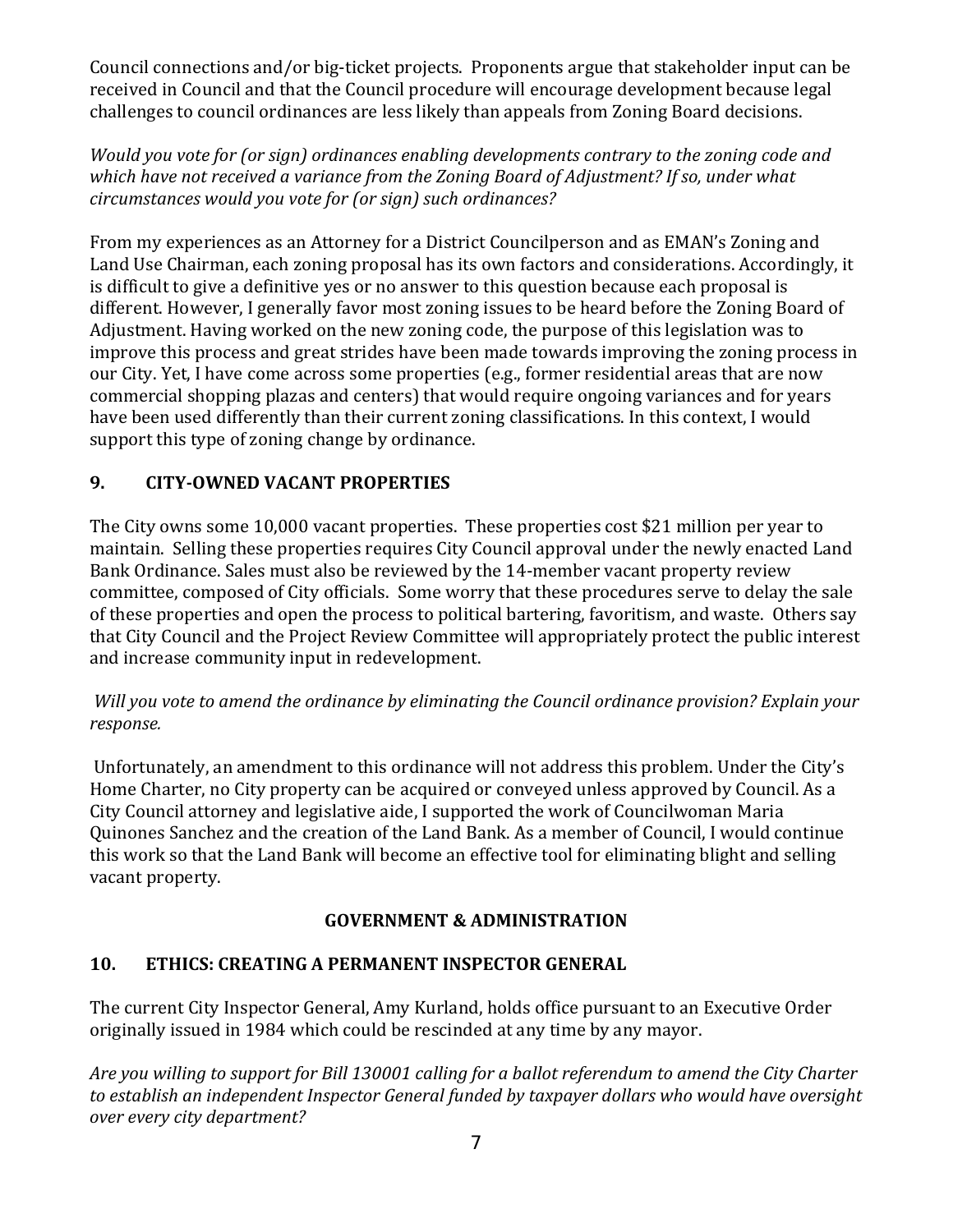Yes. 

*If elected Mayor, would you leave the current Executive Order in place and promptly fill the Inspector General's position?*

 $N/A$ .

# 11. **UNFAIR ELECTORAL DISTRICTING**

"Gerrymandering" is drawing electoral districts to serve the interests of politicians or parties. A 2010 survey ranked two of Philadelphia City Council districts (5 and 7) among the top ten gerrymandered districts nationwide, with two others (1 and 9) also highly ranked on the gerrymandering scale.

Would you vote to amend the City Charter in 2015 so that the next redistricting in 2020 will be *conducted by an independent, non‐partisan commission?* 

Yes. 

# 12. **ELECTION ADMINISTRATION**

Philadelphia elects three "City Commissioners" whose only duty is to administer elections. They serve four years regardless of their performance. In most cities, the election process is not run by three people, but by one, who is appointed by the mayor and can be removed for poor performance. Proponents say that the current system in Philadelphia empowers voters who can reject ineffectual or dishonest Commissioners. Detractors assert that Philadelphia voters are largely unaware of the duties of the three City Commissioners whose job title does not describe their job function so that the ballot results do not reflect voter's assessments of on the job performance.

*Would you vote to amend the City Charter, eliminating the City Commissioners and adding the position of an election administrator that reports to the Mayor*? 

Yes. 

# 13. **SHERIFF'S OFFICE**

Per the City Charter, the Sheriff's office is an elective position charged with responsibility for the sale of tax delinquent properties, courtroom security, and transport of inmates. Like the Clerk of Quarter Sessions, another elected office which was recently eliminated by a Charter revision, the Sheriff has been unable to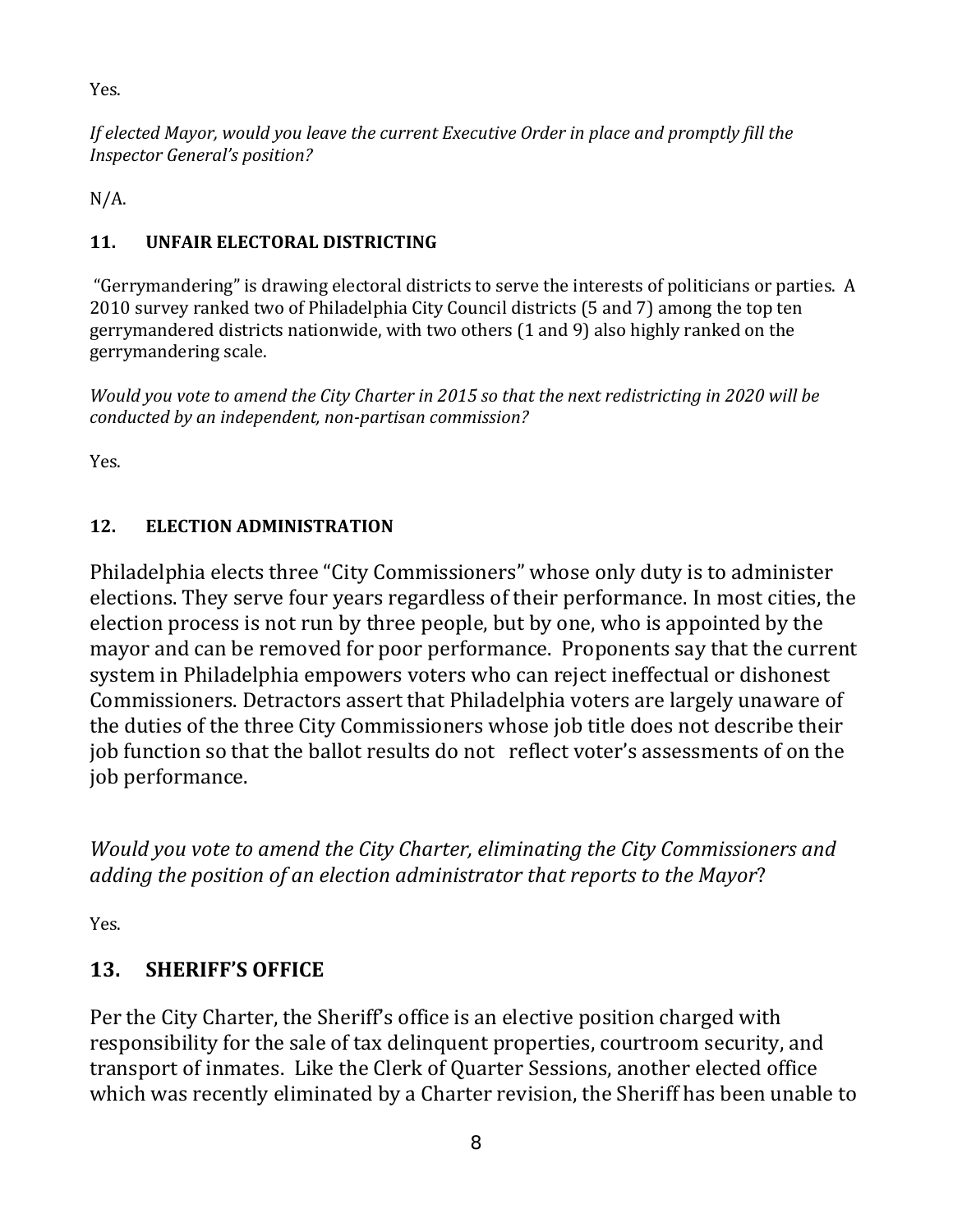account for the funds which it receives and its foreclosure procedures have been seen as partially responsible for the half billion dollars of property tax delinquencies. Critics of the Sheriff's office maintain that its functions should be administered by administration appointees who can be hired and fired based upon their competence. Defenders of the Office assert that Philadelphia's voters, not the Mayor, should choose who should conduct sheriff's sales, and arrange for courtroom security and inmate transport.

*Would you vote to abolish the Sherriff's office, transferring to other City agencies its functions (Sheriff's sales, courtroom security and inmate transfer)?* 

Yes 

### **14.ROLE OF NEIGHBORHOODS IN DEVELOPMENT & QUALITY OF LIFE**

Philadelphia is called the city of neighborhoods, but many of our basic planning, resource, and development decisions are made with little or no effective input of neighborhoods--vital stakeholders in the city's future. These include overall development patterns, placement and design of special events, major construction, and placement and operation of key public facilities—each of which can have major impacts on adjacent communities. Some measures have been made, such as the design review process is zoning code and open public involvement. But these remain advisory, and most localized decisions and issues are still the purview of district Councilpeople rather than the administration.

*What would you do to give neighborhoods more meaningful roles in decisionmaking and more effective engagement as partners in the city's goals and mission?* 

I believe that neighborhoods can have a more meaningful role in decision-making and can become a more effective engagement partner when they have more information regarding upcoming events and projects. In this regard, the City's Department of Public Property and Office of City Representative should provide an annual schedule of proposed events and projects to Registered Community Organizations. During the budget process and prior to the new fiscal year, these departments, in preparation for budget hearings, have an understanding of what events and projects are being planned for the upcoming year. By providing this information, neighborhoods and community organizations will have a better idea of upcoming activities and can plan to take action so that they are included in the decision-making process.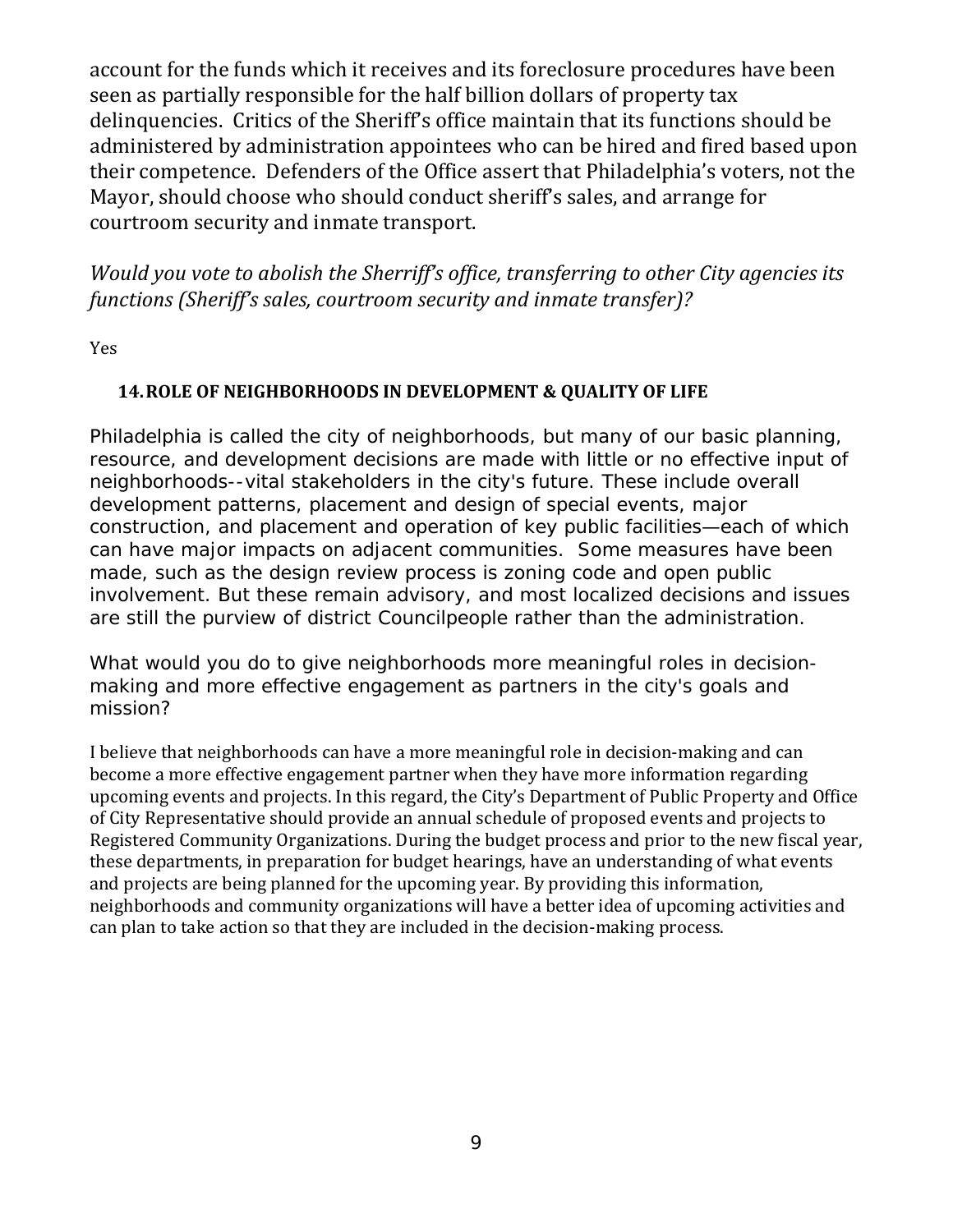# **15. SCHOOLS**

Per the Mayor's Tale of the Tape, In fiscal year 2013-2014, Philadelphia contributed \$1,216,319,000 to fund the School District, a contribution which accounted for 42.3% of the School District's revenues, a percentage smaller than Chicago (50.3%), Dallas (57.7%) and Boston  $(67.2\%)$  but larger than Memphis  $(38.4\%)$ , Baltimore  $(20.7\%)$  and Detroit  $(20.4\%)$ .

*What is the dollar amount of the contribution that you believe the City should make in fiscal year 2016 – 2017, your first year in office, and how you would finance it? Explain your conclusion*

*Do you believe that any strings/conditions should be attached to the City's contributions to the School District budget and, if so, what are they?*

Under its current budget proposal, the School District has requested an additional \$100 million from the City. As a parent of an autistic son in the Philadelphia School District, son of a former public school teacher, and a former part-time teacher at Olney High School while at Temple Law School, I believe that the School District needs more resources to properly educate our children. In this context, I support additional funding for the School District. Yet, I don't believe that additional funding should come from a 9.3% tax increase. With an annual budget over \$4 billion dollars, I believe that the City should be a better steward of current resources in order to provide more money for the School District. Currently, the City has a fund balance that is near \$150 million dollars. Accordingly, the fund balance can be reduced to provide additional money for the School District. Additionally, the City can increase the percentage of real estate taxes that are allocated to the School District. Real estate taxes are now shared between the School District and the City at a rate of 55 to 45 percent. Going forward, a higher percentage can be allocated to the School District in order to provide additional funding for education. However and before I would approve a specific amount of funding to the School District, I would require the School District to provide a monthly cash flow and other financial documents so that funds can be reviewed on and ongoing basis and not just during the annual budget process.

### **LIFESTYLE**

### **16. HOUSING FIRST**

Philadelphia has one of the lowest levels of street homelessness of any major American city – 1 in 5,000 Philadelphians lives on the streets in comparison to 1 in 2,700 Bostonians, 1 in 1,800 Chicagoans, 1 in 300 San Franciscans or 1 in 100 Los Angelinos. [Source: Project Home, Saving Money, Saving Lives, 2009, at p. 4] Nevertheless, anyone who has spent time in our public spaces recognizes that there is a significant street population, typically suffering from mental illness or substance addiction, many of whom are likely not homeless. The City has implemented "housing first" programs that place individuals in supportive, permanent housing without regard to continued substance use and/or untreated mental health conditions and spends 108 million per year on homeless services.

If housing is readily available for homeless people, should they be permitted to live in public spaces?

*Do you favor sidewalk ordinances to regulate aggressive panhandling and other antisocial behavior?*